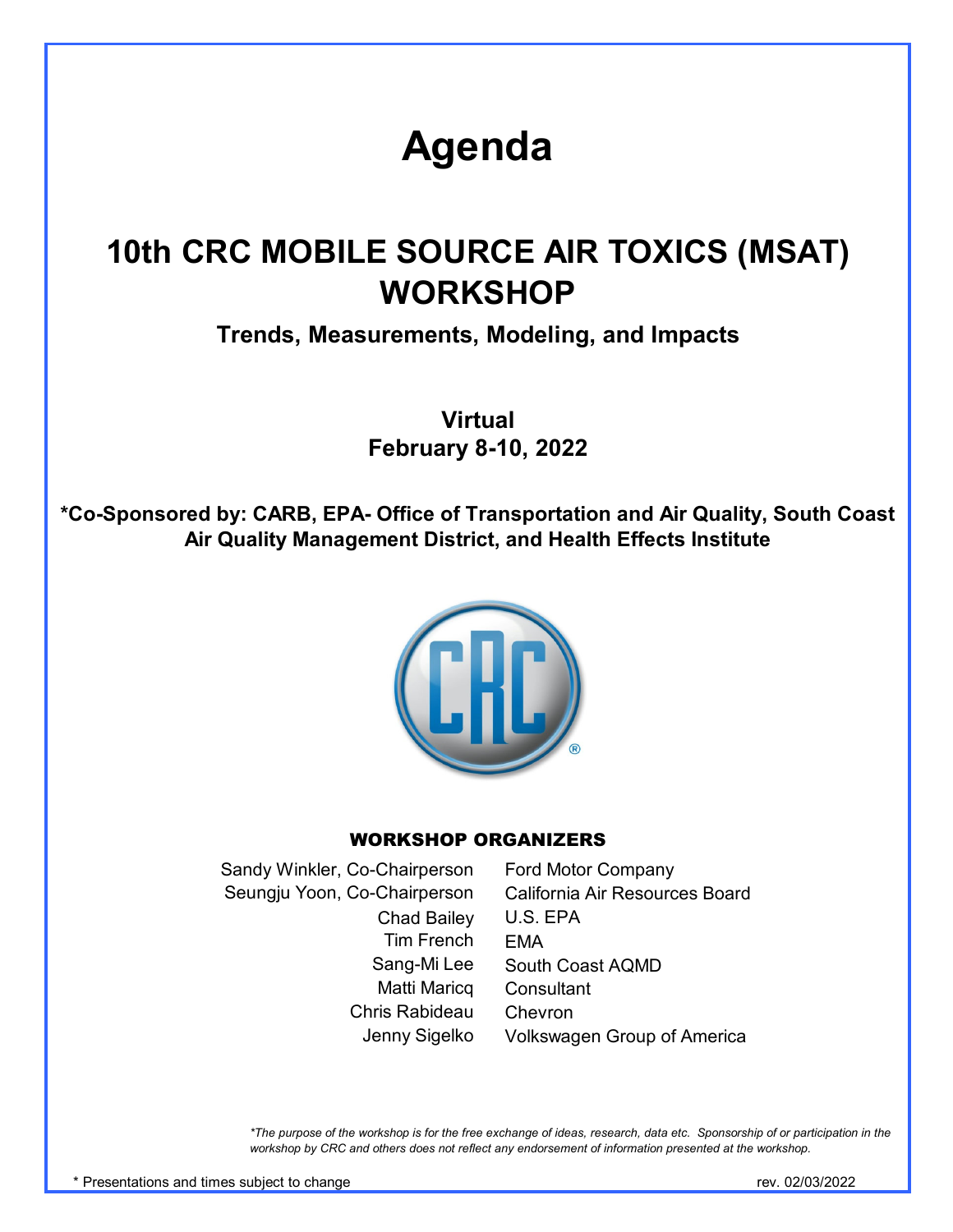## **Tuesday, February 8, 2022**

| 11:20 AM ET           | Welcome & Opening Comments: Sandy Winkler (Ford) and Seungju Yoon (CARB)                                                                                                                                                                                                                |                       |                  |
|-----------------------|-----------------------------------------------------------------------------------------------------------------------------------------------------------------------------------------------------------------------------------------------------------------------------------------|-----------------------|------------------|
|                       | <b>Key Note</b>                                                                                                                                                                                                                                                                         |                       |                  |
| Time                  | Title                                                                                                                                                                                                                                                                                   | Presenter             | Affiliation      |
| 11:30 AM              | Introduction to CARB's New Southern California<br>Headquarters                                                                                                                                                                                                                          | Annette Hebert        | <b>CARB</b>      |
| 11:50 AM              | <b>General Discussion</b>                                                                                                                                                                                                                                                               |                       |                  |
| <b>Session 1</b>      | <b>Regulatory Needs</b>                                                                                                                                                                                                                                                                 |                       |                  |
|                       | What MSAT issues are of greatest concern to the regulatory community? How are MSATs influenced by low<br>carbon fuel regulations, PM standards, and other new rules? What additional work is needed to address<br>areas of uncertainty?                                                 |                       |                  |
| 12:00 PM              | Chairpersons: Chandan Misra (CARB) and Seungju Yoon (CARB)                                                                                                                                                                                                                              |                       |                  |
| Time                  | Title                                                                                                                                                                                                                                                                                   |                       | Affiliation      |
| 12:05 AM              | The Air Toxics Program                                                                                                                                                                                                                                                                  | <b>Robert Krieger</b> | CARB             |
| 12:25 PM              | Mobile Source Air Toxics Reglators' Perspective                                                                                                                                                                                                                                         | Molly Zawacki         | US EPA           |
| 12:45 PM              | Mobile Source Contributions to California's Cumulative<br>Impacts Screening Tool, CalEnviroScreen: Recent Updates<br>and Future Directions                                                                                                                                              | Laura August          | OEHHA            |
| 1:05 PM               | <b>General Discussion</b>                                                                                                                                                                                                                                                               |                       |                  |
| $1:15$ PM $- 1:30$ PM | <b>Break</b>                                                                                                                                                                                                                                                                            |                       |                  |
| <b>Session 2</b>      | Air Quality and Exposure Modeling of MSATs                                                                                                                                                                                                                                              |                       |                  |
|                       | How are MSATs handled in chemical mechanisms used in modeling application? What type of modeling<br>approaches are used to estimate MSAT exposures at different scales? How are exposure modeling results<br>verified? How are potential impacts of climate change upon MSATs assessed? |                       |                  |
| 1:30 PM               | Chairpersons: Sang-Mi Lee (AQMD) and Toshihiro Kuwayama (ARB)                                                                                                                                                                                                                           |                       |                  |
| Time                  | Title                                                                                                                                                                                                                                                                                   |                       | Affiliation      |
| 1:35 PM               | Air Toxics Modeling and Cancer Risk Estimation for the<br>South Coast Air Basin and Coachella Valley                                                                                                                                                                                    | Xinqiu Zhang          | <b>SCAQMD</b>    |
| 1:55 PM               | Reduction of Diesel Particulate Matter from Mobile Source<br>Emissions in California                                                                                                                                                                                                    | Shuming Du            | <b>CARB</b>      |
| 2:15 PM               | Environmental justice implications of air quality public health<br>benefits from low carbon on-road vehicles                                                                                                                                                                            | Michael Mac Kinnon    | <b>UC</b> Irvine |
| 2:35 PM               | Volatile Chemical Products Have a Major Impact on Air<br>Quality in U.S. cities                                                                                                                                                                                                         | Carsten Warneke       | <b>NOAA</b>      |
| 2:55 PM - 3:10 PM     | <b>Break</b>                                                                                                                                                                                                                                                                            |                       |                  |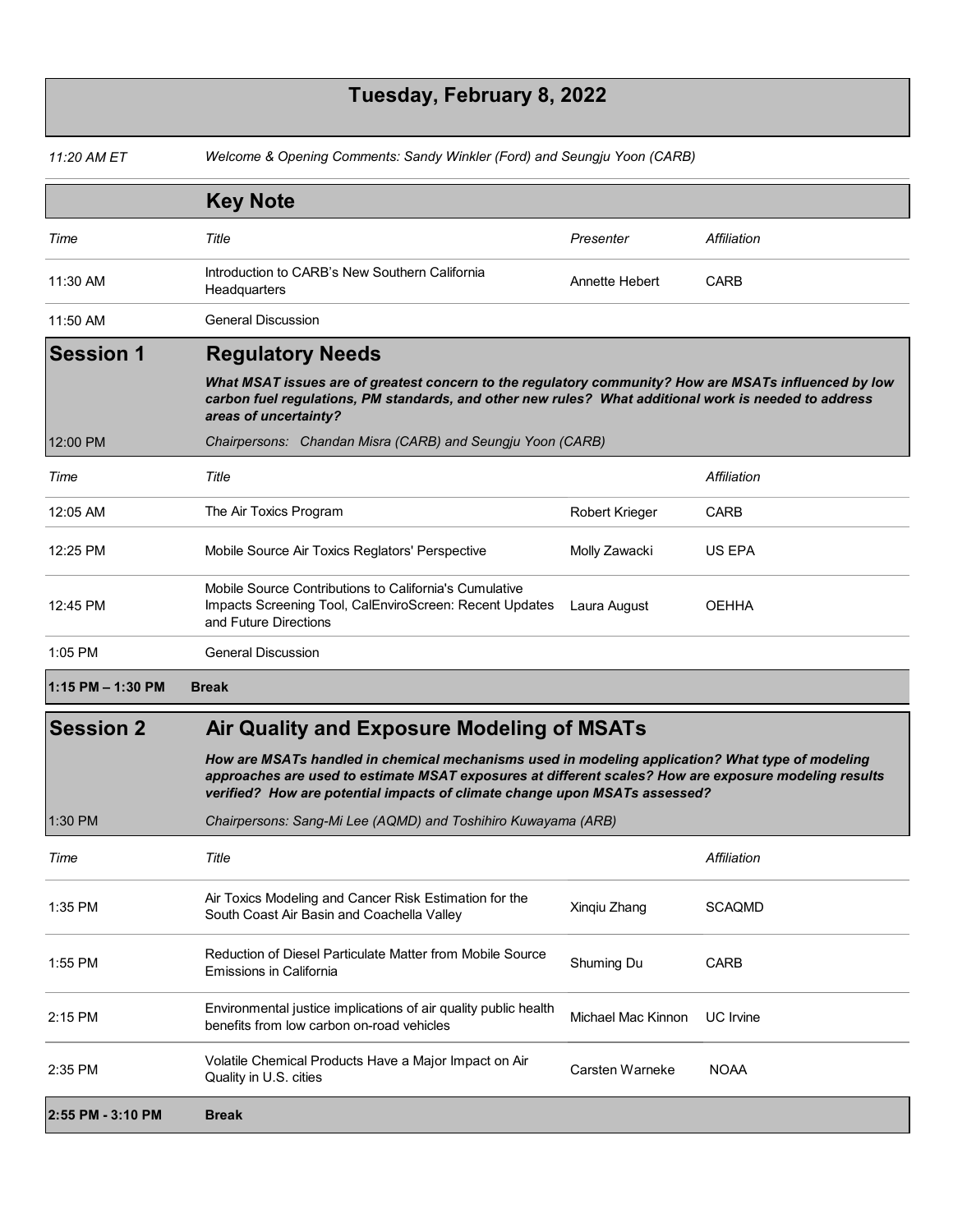| $3:10$ PM | Overview of Mobile Source Emissions in the National<br>Emissions Inventory and Modeling Platform                                            | Janice Godfrey | US EPA     |
|-----------|---------------------------------------------------------------------------------------------------------------------------------------------|----------------|------------|
| $3:30$ PM | Public Health and Climate Implications of Shifting the U.S.<br>Light-Duty Gasoline Fleet to GDI Technologies                                | Rawad Saleh    | U. Georgia |
| $3:50$ PM | Estimation of Population Size and Demographic<br>Characteristics among People Living Near Truck Routes in<br>the Conterminous United States | Chad Bailey    | US EPA     |
| $4:10$ PM | <b>General Discussion</b>                                                                                                                   |                |            |
| 4:20 PM   | <b>End of Day 1 Technical Sessions</b>                                                                                                      |                |            |

### **Wednesday, February 9, 2022**

*11:00 AM ET Welcome & Opening Comments: Sandy Winkler (Ford) and Seungju Yoon (CARB)* 

|                   | <b>Key Note</b>                                                                                                                                                                                    |                     |                                                                   |
|-------------------|----------------------------------------------------------------------------------------------------------------------------------------------------------------------------------------------------|---------------------|-------------------------------------------------------------------|
| Time              | Title                                                                                                                                                                                              | Presenter           | Affiliation                                                       |
| $11:10$ AM        | <b>MSATS: Current Status and Future Outlook</b>                                                                                                                                                    | Rashid Shaikh       | HEI (Retired)                                                     |
| 11:30 AM          | <b>General Discussion</b>                                                                                                                                                                          |                     |                                                                   |
| <b>Session 3</b>  | Air Quality and Exposure Measurements of MSATs                                                                                                                                                     |                     |                                                                   |
|                   | What exposures to MSATs have been measured near roadways and in other hot-spots? How do non-road<br>sources contribute to MSAT exposures? What is known about atmospheric transformation of MSATs? |                     |                                                                   |
| 11:40 AM          | Chairpersons: Jason Low (AQMD) and Abhilash Vijayan (Sonoma Technology)                                                                                                                            |                     |                                                                   |
| Time              | Title                                                                                                                                                                                              |                     | Affiliation                                                       |
| 11:45 AM          | Insights Into Urban Vehicle Emissions from BEACO2N                                                                                                                                                 | Ron Cohen           | <b>UC Berkeley</b>                                                |
| 12:05 PM          | Mobile and Sensor Measurements to Assess Local-Scale<br>Impacts and Mitigation Strategies for Tansportation Facilities                                                                             | <b>Rich Baldauf</b> | <b>EPA</b>                                                        |
| 12:25 PM          | The Murky Politics of Clean Air: Seeking Community-Based<br>Air Monitoring and Management in California                                                                                            | Jonathan London     | <b>UC Davis</b>                                                   |
| 12:45 PM          | The COVID-19 Natural Experiment - Expected and<br>Unexpected Impacts on Ambient Air Quality in New York                                                                                            | Dirk Felton         | New York State Department of<br><b>Environmental Conservation</b> |
| 1:05 PM - 1:20 PM | <b>Break</b>                                                                                                                                                                                       |                     |                                                                   |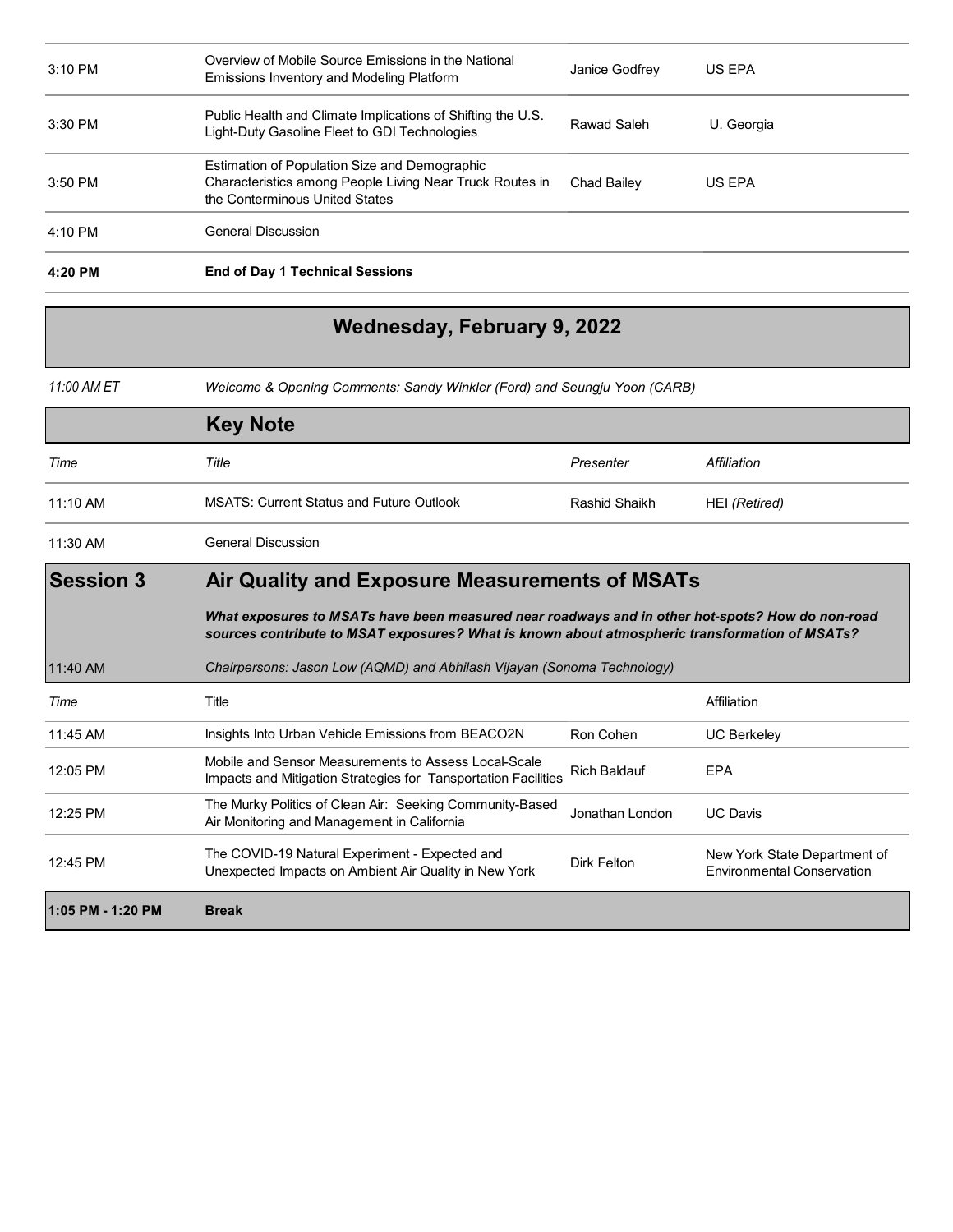| 1:20 PM           | Advanced Air Toxics Monitoring in Environmental Justice<br>Communities of the South Coast Air Basin                                                                                                                                                                                                                                                                        | Payam Pakbin                 | South Coast AQMD   |
|-------------------|----------------------------------------------------------------------------------------------------------------------------------------------------------------------------------------------------------------------------------------------------------------------------------------------------------------------------------------------------------------------------|------------------------------|--------------------|
| 1:40 PM           | Applying Satellite Data to Health and Quality - Lessons from<br>the NASA Health and Air Quality Applied Sciences Team                                                                                                                                                                                                                                                      | <b>Tracey Holloway</b>       | U. Wisconsin       |
| 2:00 PM           | Recent Trends in Near-Road Mobile Source Air Toxics<br>Concentrations in the United States                                                                                                                                                                                                                                                                                 | Olivia Ryder                 | Sonoma Tech        |
| 2:20 PM           | <b>General Discussion</b>                                                                                                                                                                                                                                                                                                                                                  |                              |                    |
| 2:30 PM - 3:05 PM | <b>Break</b>                                                                                                                                                                                                                                                                                                                                                               |                              |                    |
| <b>Session 4</b>  | <b>Measurement and Modeling of Vehicle Emission MSATs</b><br>What is known about MSAT emissions from modern vehicles and fuels? How effective are advanced<br>emissions control systems in reducing MSATs? How does use of biofuels impact emissions of MSATs? How<br>are MSATs treated in vehicle emissions models? What MSAT measurement issues require additional work? |                              |                    |
|                   |                                                                                                                                                                                                                                                                                                                                                                            |                              |                    |
|                   | Chairpersons: Jenny Sigelko (VW) and Seungju Yoon (CARB)                                                                                                                                                                                                                                                                                                                   |                              |                    |
| 3:05 PM           |                                                                                                                                                                                                                                                                                                                                                                            |                              |                    |
| Time              | Title                                                                                                                                                                                                                                                                                                                                                                      |                              | Affiliation        |
| 3:10 PM           | Mobile Source Air Toxic Emissions from a Fleet of GDI and<br>PFI Vehicles Operated on California Reformulated Gasoline<br>Blends of E10 and E15                                                                                                                                                                                                                            | Georgios Karavalakis CE-CERT |                    |
| 3:30 PM           | Chemical and Toxicological Properties of Emissions from a<br>Light- Duty CNG Vehicle Fueled with Renewable Natural<br>Gas                                                                                                                                                                                                                                                  | Michael Kleeman              | <b>UC Davis</b>    |
| 3:50 PM           | Overview of Particulate Matter Emissons from Current<br><b>Technology Natural Gas Engines</b>                                                                                                                                                                                                                                                                              | Arvind<br>Thiruvengadam      | <b>WVU</b>         |
| 4:10 PM           | Surface Fluxes of Volatile Organic Compounds, Nitrogen<br>Oxides and Greenhouse Gases in the Los Angeles Basin<br>Derived by Airborne Eddy Covariance                                                                                                                                                                                                                      | Allen Goldstein              | <b>UC Berkeley</b> |

### **Thursday, February 10, 2022**

*11:00 AM ET Welcome & Opening Comments: Sandy Winkler (Ford) and Seungju Yoon (CARB)* 

|          | <b>Key Note</b>                      |                          |                |
|----------|--------------------------------------|--------------------------|----------------|
| Time     | Title                                | Presenter                | Affiliation    |
| 11:05 AM | New Catalyst and Filter Technologies | <b>Christine Lambert</b> | Ford Motor Co. |
| 11:25 AM | <b>General Discussion</b>            |                          |                |